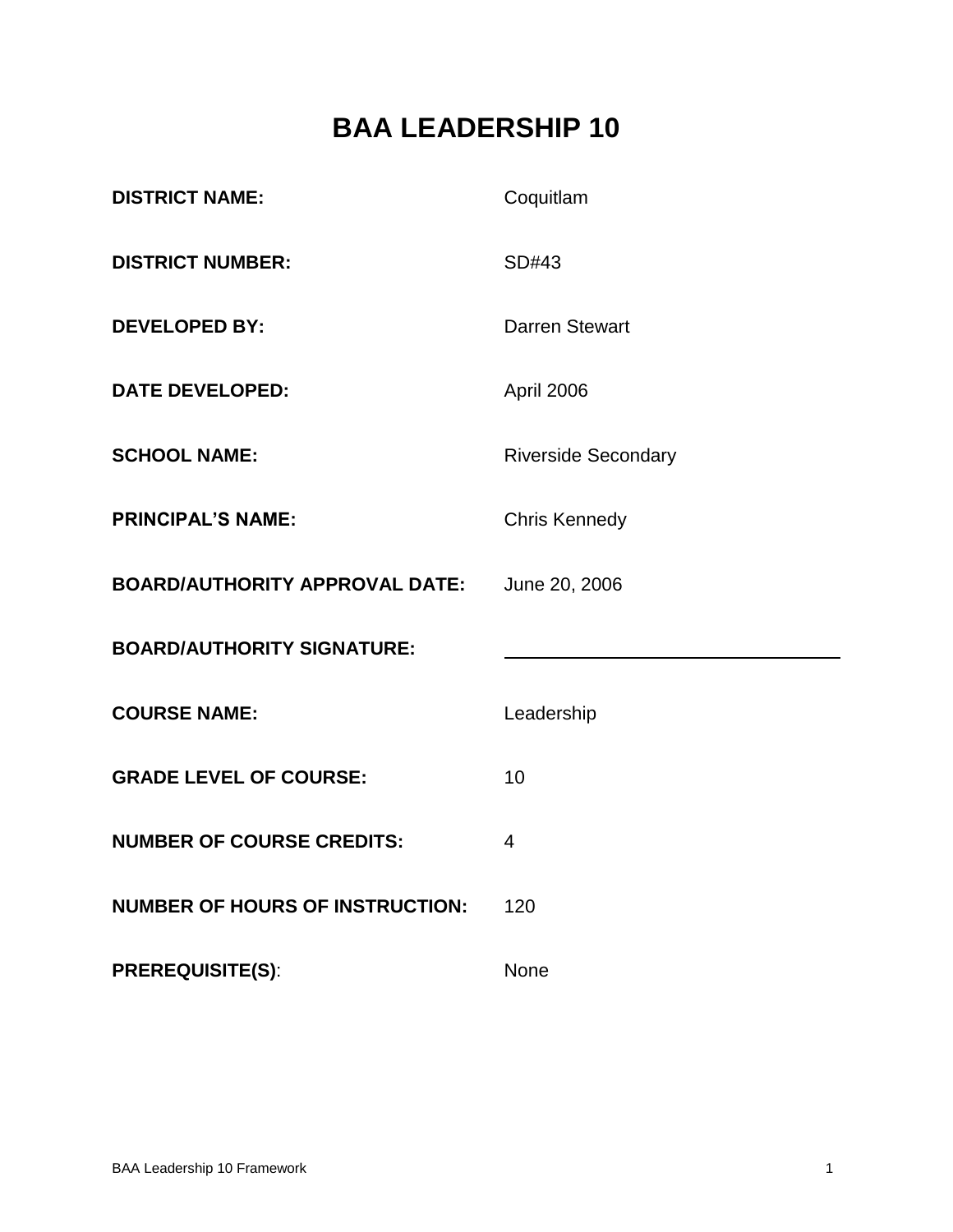# **SPECIAL TRAINING, FACILITIES OR EQUIPMENT REQUIRED:**

## **COURSE SYNOPSIS**:

This course is designed to provide students with the opportunity to learn and practice leadership skills. This course is an introductory leadership course. Students will learn leadership skills and be able to demonstrate these through a variety of activities. A strong focus will be on cooperative leadership. Among other elements of effective leadership, students will focus on identifying leadership characteristics, developing teamwork skills, and improving time management and organizational skills. This course will provide a foundation for students who may go on to Leadership 11 & 12 or Athletic Leadership.

# **RATIONALE:**

When asked, most students are able to identify leadership skills possessed by those around them. Leadership 10 will not only help the student identify those skills possessed by others, but also to identify some of the leadership skills they personally possess. The participants in this course, while discovering the traits they have, will help to build a positive school culture. While learning how to tap into their own talents, the students will work together to apply those leadership skills. Leadership opportunities will aid in preparing students not only for future leadership classes, but as well, for future endeavours.

| <b>UNIT</b>        | TITLE                                                | TIME |
|--------------------|------------------------------------------------------|------|
|                    | What is Leadership?                                  | 10   |
| 2                  | Personal Leadership                                  | 20   |
| 3                  | Volunteerism                                         | 5    |
|                    | Planning and Implementation                          | 65   |
| 5                  | <b>Building Leadership Skills Through Reflection</b> | 20   |
| <b>Total Hours</b> |                                                      | 120  |

### **ORGANIZATIONAL STRUCTURE**:

# **UNIT 1: What is Leadership? 10 Hours**

Students will become familiar with the overall concept and workings of student leadership through an introduction to general leadership theories and styles. Students will analyze and explore the qualities of a positive and effective leader.

### **Curriculum Organizers – Understanding Leadership Fundamentals**

*It is expected that students will be able to:*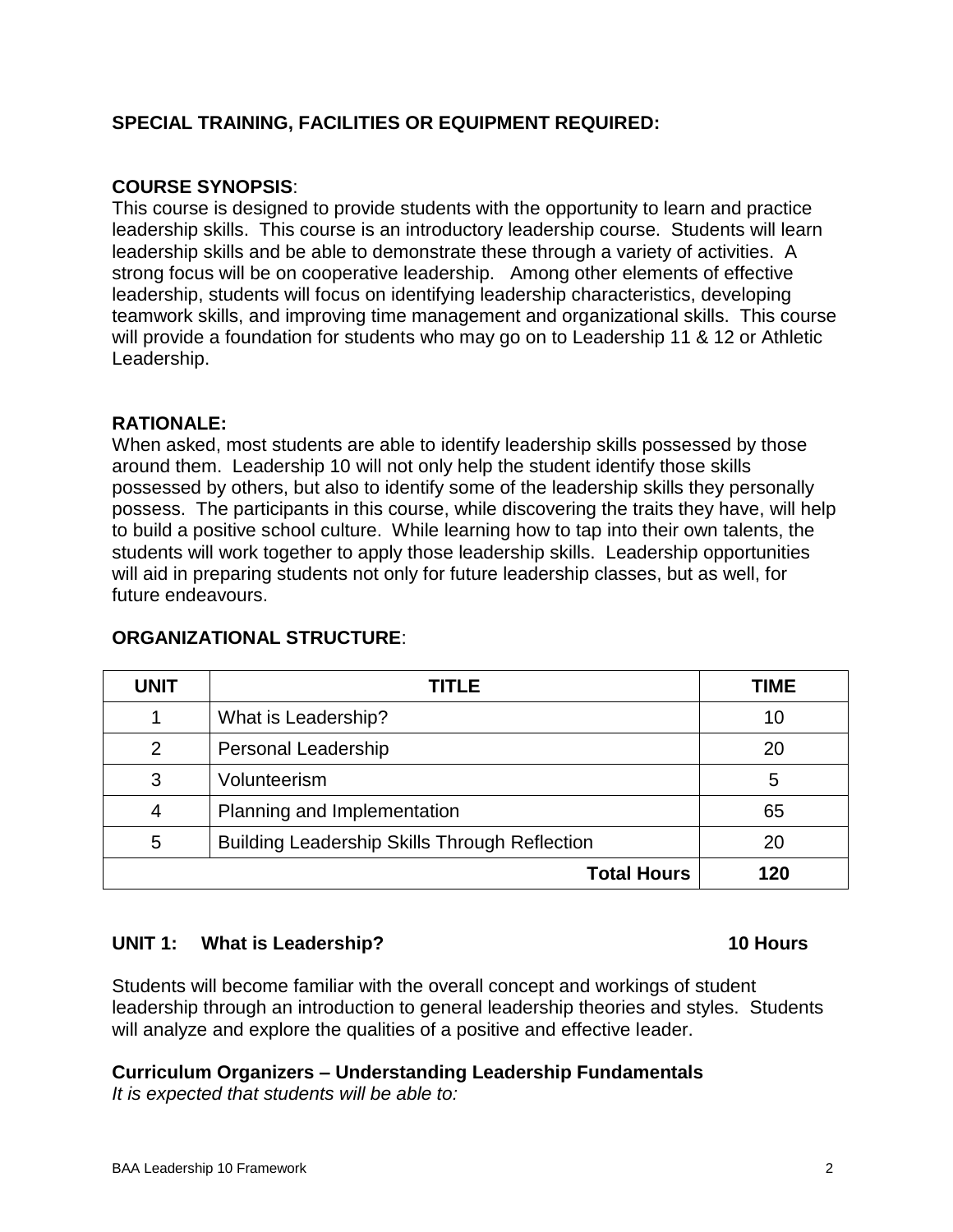- Identify both positive and negative leadership qualities as demonstrated by role models in society
- Demonstrate an understanding of what makes an effective and positive leader
- Demonstrate an understanding of leadership styles
- Demonstrate a general understanding of leadership theory

### **UNIT 2: Personal Leadership 20 Hours**

Students will move from a general knowledge of the concept of leadership to a specific understanding of their individual leadership styles. A wide range of tools will be used to help students explore their individuality as leaders; a variety of planning and management skills will be presented to help students cope with the practical demands of leadership.

### **Curriculum Organizers - Understanding Leadership Fundamentals**

*It is expected that students will be able to:*

- Identify their own leadership style
- Demonstrate an understanding of time management and organization skills
- Demonstrate an understanding of effective planning
- Demonstrate an understanding of effective decision making skills
- Demonstrate an understanding of a variety of decision making models and the constraints within each

### **Curriculum Organizers – Application of Leadership Styles**

*It is expected that students will be able to:*

- Compare and contrast results from leadership style inventory with their own conceptions
- Develop and maintain an effective method of managing tasks
- Demonstrate what they have learned in terms of leadership

### **UNIT 3: Volunteerism 5 Hours**

Students will be introduced to concept of volunteerism and its relationship to a positive community. Students will be expected to volunteer their time outside of class for a variety of projects.

### **Curriculum Organizers - Understanding Leadership Fundamentals**

*It is expected that students will be able to:*

- Identify various volunteering opportunities available in the school community
- Understand the value of volunteerism in their community

### **Curriculum Organizers – Application of Leadership Styles**

*It is expected that students will be able to:*

• Adapt to variety of volunteer environments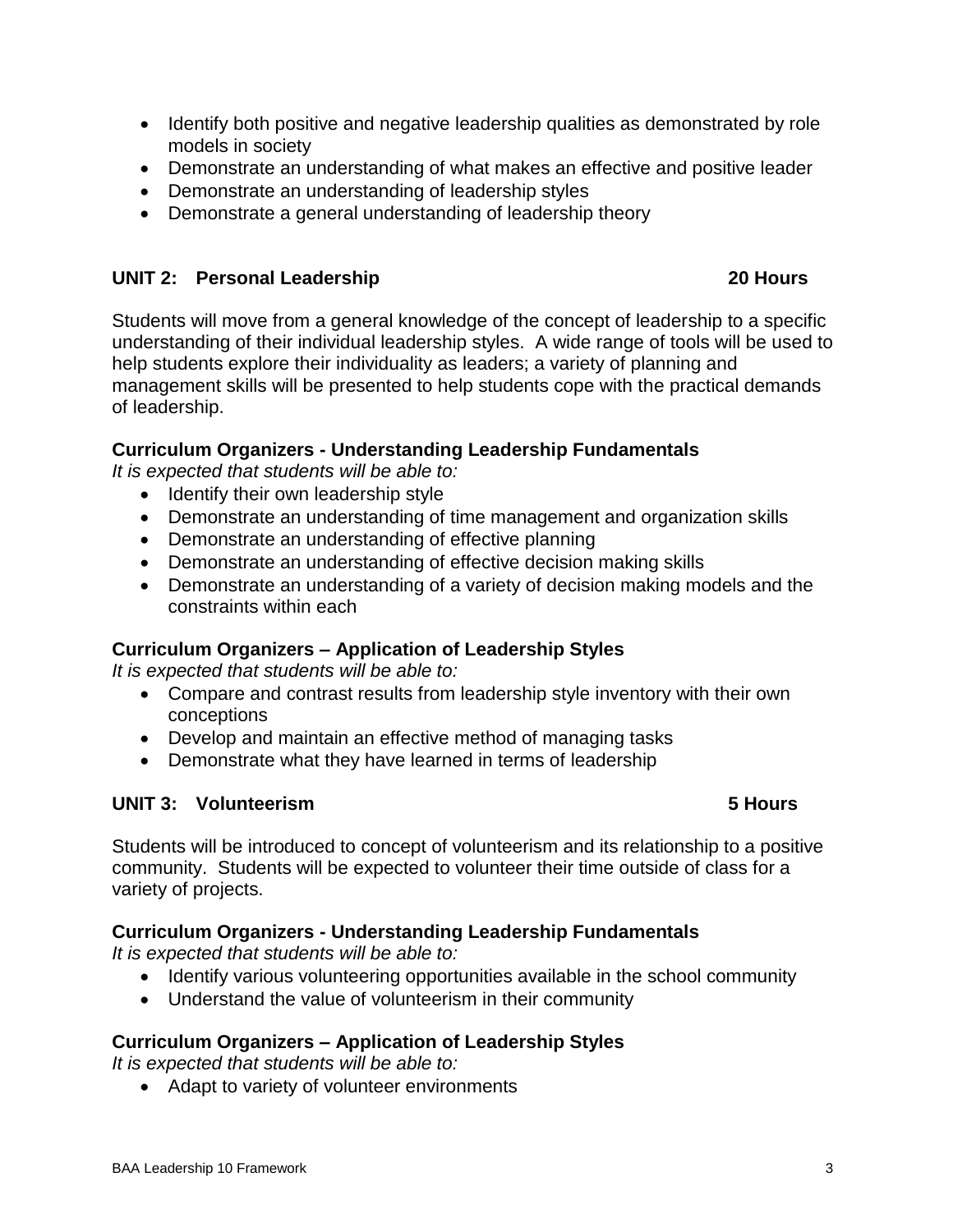- Develop and demonstrate a professional attitude about their volunteer experience
- Justify volunteering options/choices as they relate to the needs and/or the goals of the community

# **Curriculum Organizers – Enhancing School Culture**

*It is expected that students will be able to:*

- Identify volunteer activities that would aid in the maintenance of a positive school culture
- Choose volunteer activities based on the needs and goals of the community.

# **UNIT 4: Planning and Implementation 65 Hours**

Working with others, students will develop and implement programs using the strategies examined during the class. Students will design activities which move beyond the classroom and reach into the school and greater community. Students will be able to demonstrate the planning, implementation, and evaluation of projects while incorporating promotional and communication skills.

# **Curriculum Organizers - Understanding Leadership Fundamentals**

*It is expected that students will be able to:*

- Identify various roles within groups
- Demonstrate the use of agenda for planning purposes
- Demonstrate an understanding of team/group dynamics
- Use goals to guide planning
- Demonstrate an understanding of the complexity of organizing and running an activity
- $\bullet$  Identify the steps required to plan an activity
- Demonstrate an understanding of effective promotional activities.
- Identify components of an effective activity
- Identify conflict resolution skills

# **Curriculum Organizers – Application of Leadership Styles**

*It is expected that students will be able to:*

- Within a group setting, plan a specific event for other members of the community
- Demonstrate and apply problem solving skills
- Demonstrate individual accountability while working within a team and on individual assignments
- Demonstrate how to work as an effective team member
- Demonstrate an understanding of the importance of communication skills for effective leadership (verbal, non-verbal, written, listening)
- Use a determined plan for the running of an activity
- Working with others, create an effective promotional component to the activity
- Reflect upon the success of an event with a post event evaluation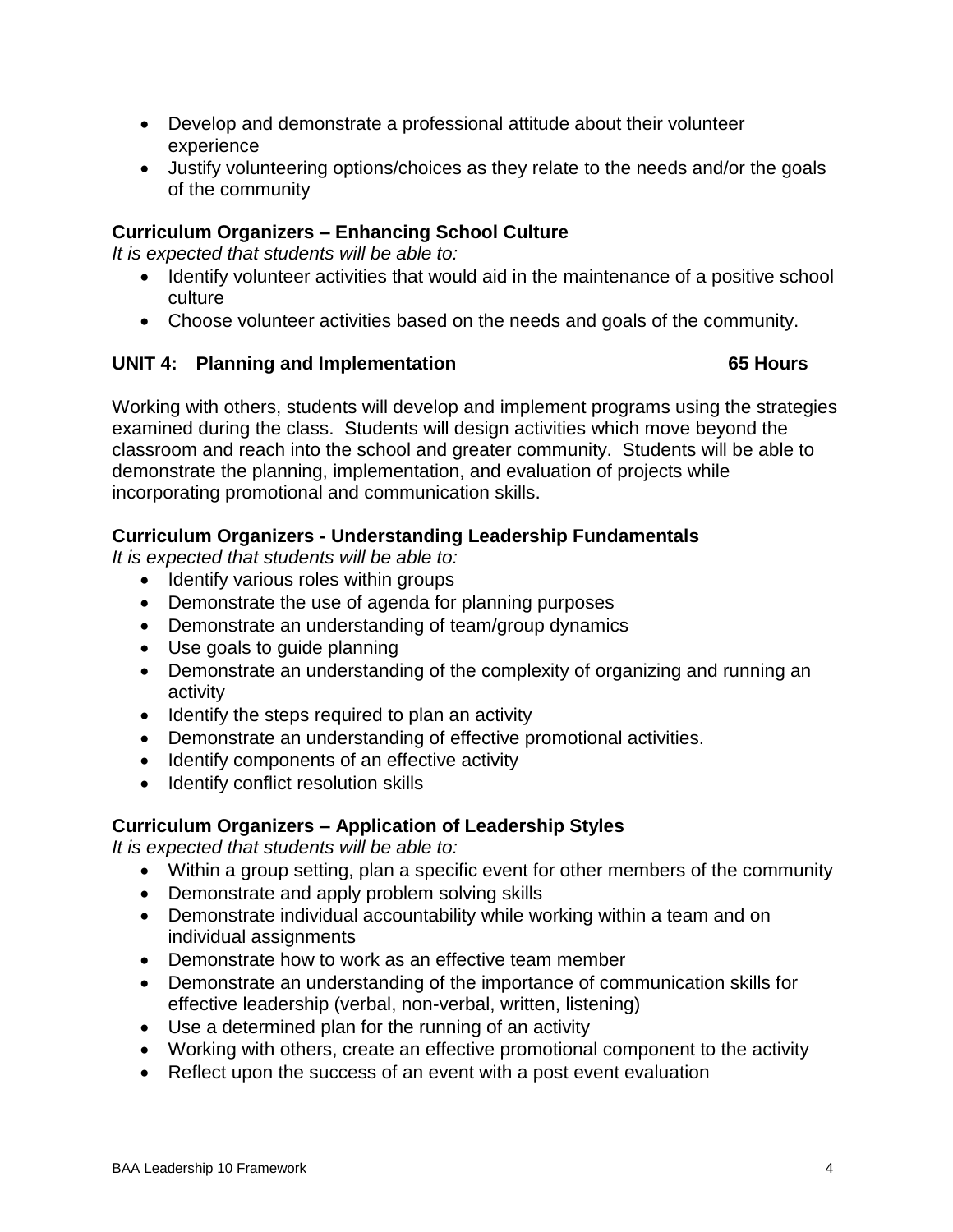# **Curriculum Organizers – Enhancing School Culture**

*It is expected that students will be able to:*

 Based on community goals and community needs, identify activities which would promote a positive culture within the community

#### **UNIT 5: Building Leadership Skills Through Reflection 20 Hours**

Students will explore a variety of ideas held by other leaders in society.

#### **Curriculum Organizers - Understanding Leadership Fundamentals**

*It is expected that students will be able to:*

- Summarize message/point of view of various leaders
- Identify leadership principles addressed by others

#### **Curriculum Organizers – Application of Leadership Styles**

*It is expected that students will be able to:*

- Use creativity in developing presentations
- Compare leadership ideas of others with their own system of beliefs
- Create a personal reflection of the student's own learning

#### **INSTRUCTIONAL COMPONENT:**

*It is expected that the teacher will use a variety of strategies and resources such as:*

- Direct instruction
- Indirect instruction
- Brainstorming
- Group work
- Role playing
- Creative projects
- Student demonstrations
- Observation
- Interviews
- Journal/reflection
- Video
- Readings
- Volunteer experiences
- Experiential learning

#### **ASSESSMENT COMPONENT:**

*Assessment is done on an ongoing basis and includes teacher and student assessment of:*

- Effective formative assessment via:
	- o Clearly articulated and understood learning intentions and success criteria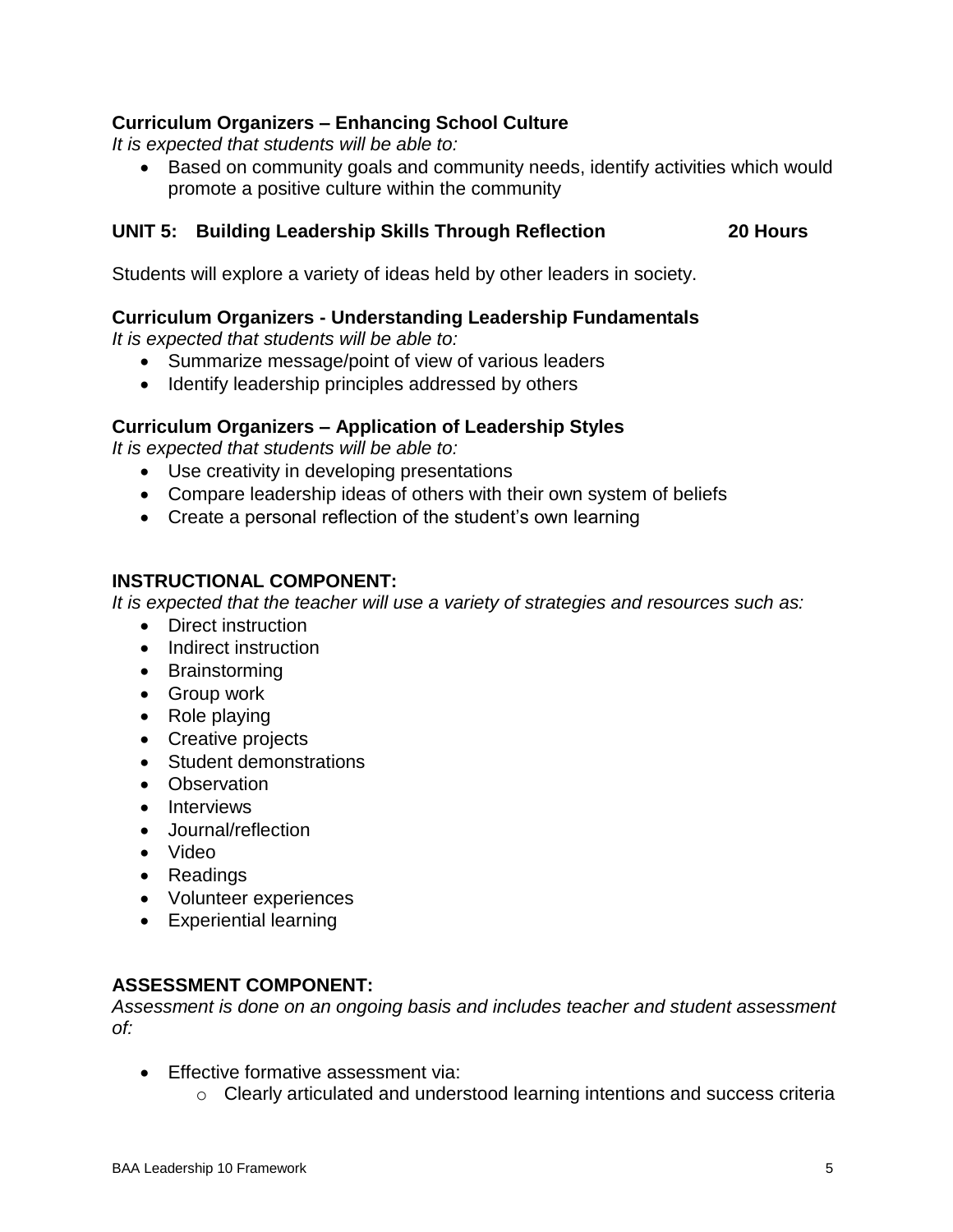- $\circ$  Questions posed by students, peers and teachers to move learning forward
	- Discussions and dialogue
- $\circ$  Feedback that is timely, clear and involves a plan
- o Students are resources for themselves and others peer and selfassessment
- o Student ownership

Formative assessment used to adapt learning experiences and inquiry plans on an ongoing basis to meet specific learning goals.

Development, awareness and action, based upon metacognition intended to lead to learner independence and self-coaching.

Summative Assessment:

Summative assessments will be determined as students demonstrate proficiency/mastery toward particular learning outcomes. Summative assessments and final grades will reflect the following:

- Students will work collaboratively with the teacher to determine summative achievement on assignments and letter grades based upon dialogue, and evidence of learning
- Behaviour and work habits will NOT be included when determining letter grades
- Marks will not be deducted for late work
- Extra credit and bonus marks will not be awarded
- Plagiarizing will not result in reduced marks/grades –the student will be required to demonstrate their learning authentically
- Attendance will not be considered toward letter grade
- Only individual learning demonstrated –no group marks will be used to determine grades
- Letter grades will reflect learning towards the learning outcomes articulated above
- Letter grades will be based upon criteria provided/agreed upon toward the learning outcomes
- Letter grades will be determined in relation to the learning outcomes not in comparison to the achievement of other students
- Poor work will not be assessed towards grades students will only be assessed on quality work
- Professional judgment and evidence will be used to determine final letter grade in consultation with the student
- Zeros will not be assigned to missed assignments all required assignments must be completed
- Formative or practice towards learning outcomes will not be included in final grade assessment